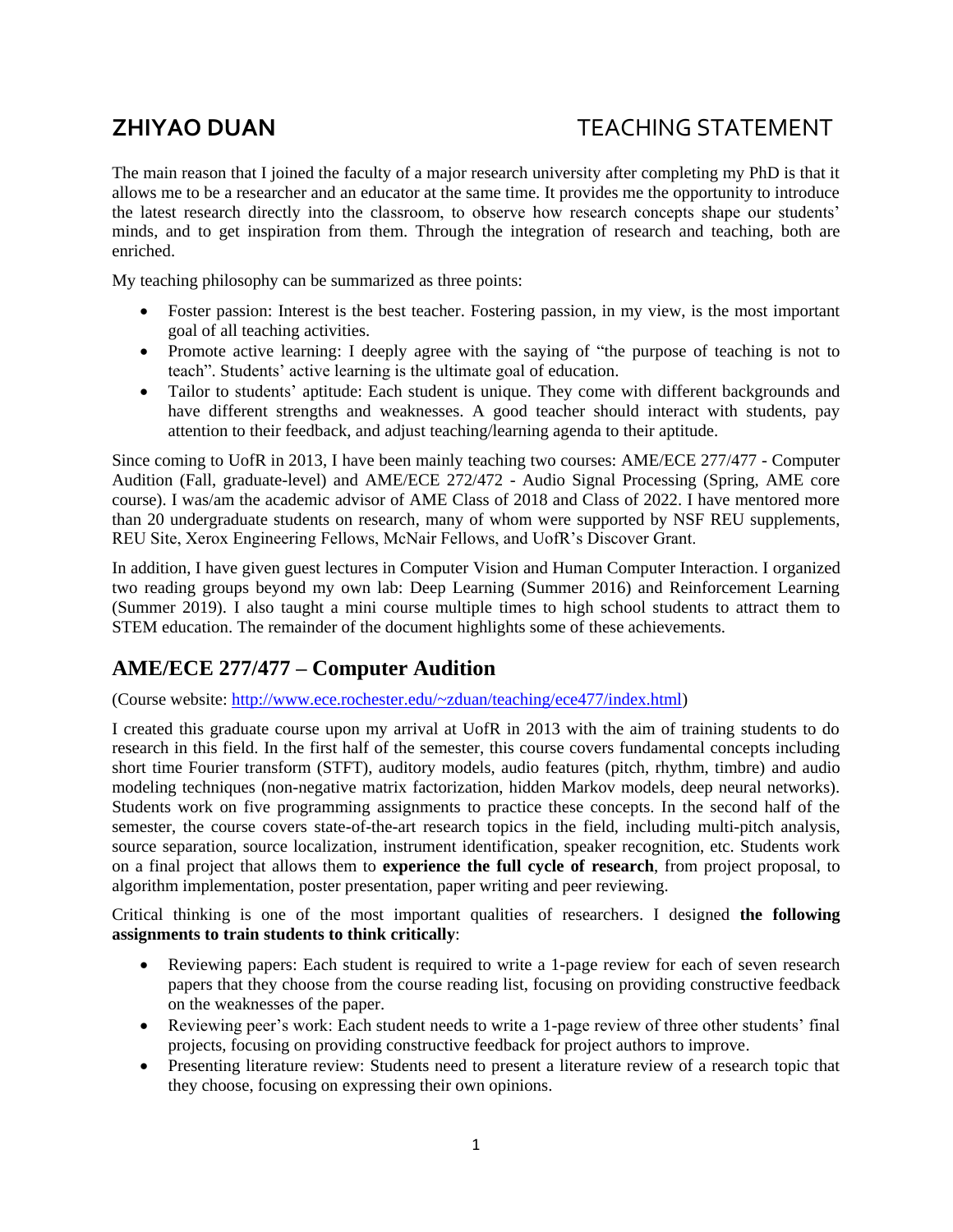This course has proven successful. The enrollment has been continuously growing from 7 in 2013 to 36 in 2019. Students reported that they learned a lot about this field as well as conducting research from this course. Students' final projects covered a wide range of topics, from source localization to music transcription. Several projects developed into independent research projects after the course, which eventually resulted in peer-reviewed conference papers:

- Bochen Li and Zhiyao Duan, "Score following for piano performances with sustain-pedal effects," in *Proc. International Society for Music Information Retrieval Conference (ISMIR)*, 2015, pp. 469-475.
- Yichi Zhang and Zhiyao Duan, "Retrieving sounds by vocal imitation recognition," in *Proc. IEEE International Workshop on Machine Learning for Signal Processing (MLSP)*, 2015.
- Yujia Yan, Ethan Lustig, Joseph Vaderstel, and Zhiyao Duan, "Part-invariant model for music generation and harmonization," in *Proc. International Society for Music Information Retrieval Conference (ISMIR)*, 2018.

The average course rating over the past offerings is 4.65 out of 5.0. Some selected student comments are:

- "Must take for those interested in audio"
- "I have take over 60 courses during my academic years, and this is the course i feel more proud of finishing it. Very time demanding but very rewarding if you finish it."
- "Very current research is being taught and the work on reading is really important for grad students."
- "This instructor explains very clearly. He seems very nice and approachable and he is interested in his students."
- "Professor Duan is very intelligent and has good lectures."

# **AME/ECE 272/472 – Audio Signal Processing**

(Course website: [http://www.ece.rochester.edu/~zduan/teaching/ece472/index.html\)](http://www.ece.rochester.edu/~zduan/teaching/ece472/index.html)

This is a core required course in the AME program and the ECE master's program in the concentration of musical acoustics and signal processing. Prior to my arrival, this course was taught by Prof. Mark Bocko. After I took it over, I have made significant revisions. This course is a survey of audio digital signal processing fundamentals and applications. Topics include sampling and quantization, analog to digital converters, time and frequency domains, spectral analysis, vocoder, digital filters, audio effects, music audio analysis and synthesis, and other advanced topics in audio signal processing.

The main idea behind the course design is to **build intimate connections between theory and practice**; this is based on my belief that practicing is critical in mastering engineering concepts. These connections are realized through 8 programming assignments (5 using MATLAB and 3 using  $C_{++}$  on DSP boards) practicing theories covered in lectures. Finally, students also complete a group project on a topic that they choose. They need to write a project proposal, update with me their project status, write a final paper and make a poster presentation. The projects covered a wide range of topics in audio signal processing, from analysis to synthesis, from offline to real time.

The enrollment of the course also increased continuously from 15 in 2014 to 35 in 2019. The average course rating is 4.28 out of 5.0. Some selected student comments are:

- "Professor Duan is brilliant and you can tell he enjoys what he teaches."
- "Amazing professor! DSP board knowledge is a great job skill."
- "This course really focuses on experiments. I think it is good for the students, since it is more practical to really do it rather than just studying the concepts."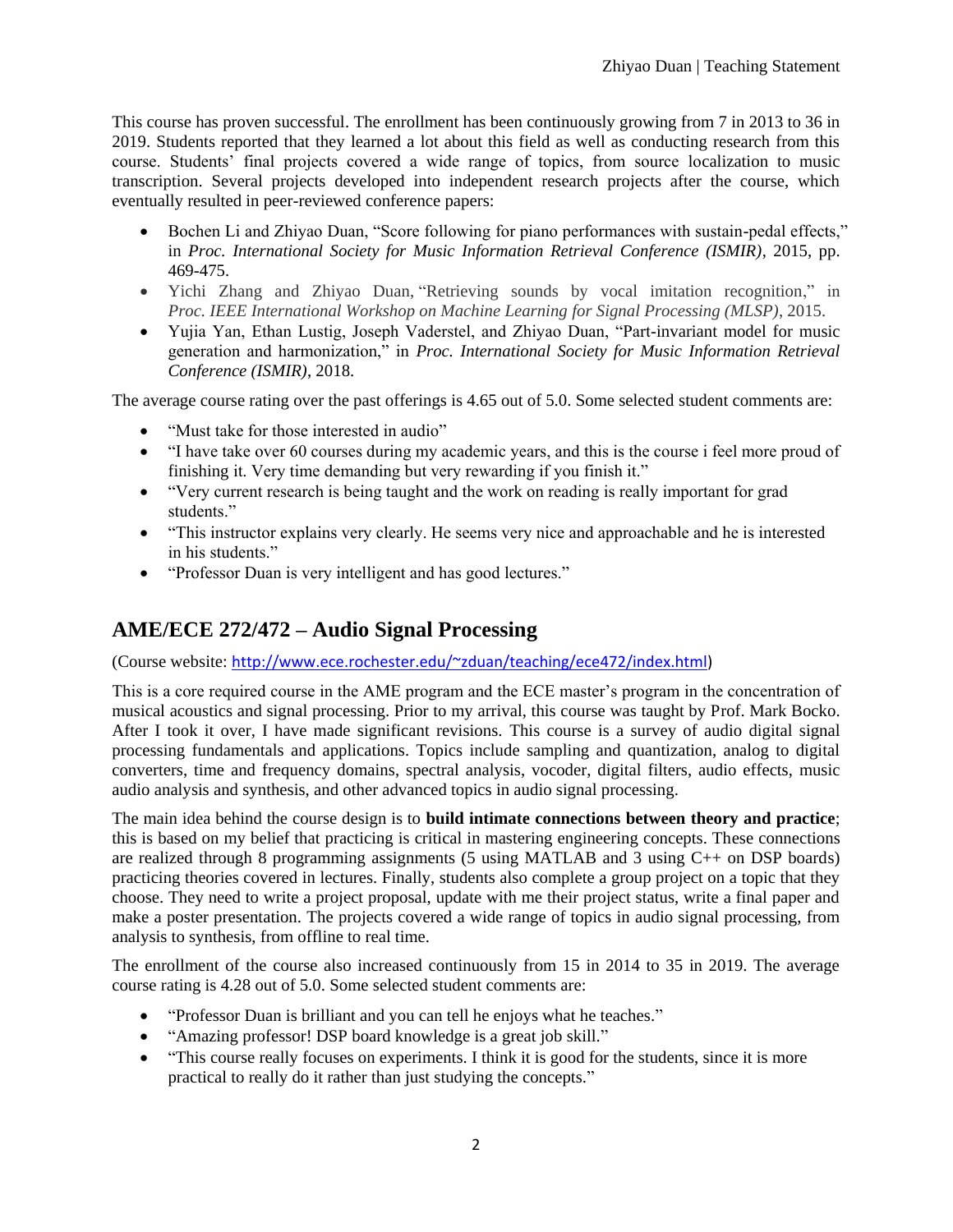- "Must-take course for audio concentration. Enjoy your pain and come back stronger."
- "Prof. Duan was always prepared and his lectures were extremely well organized."
- "Duan is extremely smart and talented. He has sparked my interested in digital signal processing and I plan to pursue that in the coming years. Also the jokes made the year!"
- "He is really an expert in this field. I was so happy that I met him and took his course. It helped me a lot to improve myself as an engineer."

# **Mentoring Student Research**

One advantage that students at a research university have is the opportunity to get involved in research. Over the past years, I have mentored more than 20 undergraduate students on independent research projects. Through the **Xerox Engineering Fellows** program, I mentored ECE undergraduates, Haowen Pan (summer 2014) on analyzing how pop music evolved over the past 50 years, Karan Vombatkere on developing an automatic lyrics display system for choral concerts, and Yiting Zhang on developing a sound search engine using vocal imitation as queries. In particular, the automatic lyrics display project was further extended by my PhD students and the system was successfully deployed in annual concerts of the Chinese Choral Society of Rochester in 2017-19. Through **NSF REU supplements**, I mentored our ECE undergraduates Ryan Bhular and Ayumi Yuasa on improving query-by-example sound search. Through **NSF REU site** on Computational Methods for Music, Media and Minds, I mentored our ECE undergraduate Arlen Fan and U Central Florida undergraduate Andrew Smith on building a web-based interactive music transcription system in the summer 2017. Through the same program, I mentored U Kentucky undergraduate Daniel Dopp on music harmonization and Marlboro College undergraduate Nick Creel on score following for augmented concerts in summer 2019. Through the **UofR Discover Grant** for Undergraduate Research, I mentored ECE undergraduate Steven Belitzky and CS undergraduate David Fink and Jovan-Gianni Lee. Through **research credits**, I mentored ECE undergraduates Yukun Chen and Meixiao Han. I have also mentored a number of self-funded visiting students from China and Kazakhstan, including Almas Abdibayev, Zhihan Zhou, Junyi Fan, Peizhe Gao, Hangyu Li, Yinghao Ma, and Mingrui Yuan. Many of the abovementioned students went on to pursue MS and PhD degrees in our department and other research universities including Indiana U, Georgia Tech, UCSD, Northwestern, and Dartmouth.

I have also mentored a large number of MS students on various projects. In particular, I supervised three MS theses: Andrew Trahan (2014) on drum kit transcription, Jonathan Downing (2016) on joint source separation and dereverberation, and Xinzhao Liu (2016) on audio-visual music performance analysis. Many of the MS students who worked in my lab joined high-tech companies after graduation, including Amazon, Bose, Apple, Harman, Cisco and Knowles. Some of them went on to pursue a PhD degree in research universities including Ohio State U, TU Delft, and RPI.

My main effort on student mentoring has been spent on PhD students. I have graduated two PhD students: Andrea Cogliati (Dec. 2017) and Emre Eskimez (Aug. 2019, co-advised with Prof. Wendi Heinzelman). Two more students, Bochen Li and Yichi Zhang, will graduate in Dec. 2019. Including these two soon-tograduate students, there are eight PhD students in my lab at this moment (two  $6<sup>th</sup>$  year, one  $3<sup>rd</sup>$  year, two  $2<sup>nd</sup>$  year, and three 1<sup>st</sup> year). I also hosted one visiting PhD student, Rui Lu, in 2017-18 and will host two visiting PhD students, Fei Jiang and Nan Jiang, in 2019-20.

Managing a large lab requires not only effort but also skills. I found that a "semi-supervised" way is the most effective. For PhD students, I set clear expectations at different stages of their PhD but also give them the maximal freedom to explore within the bounds set by funding sources. For example, I expect students to tackle a small-scale well-defined problem and submit a conference paper in the first year, dig deeper and define the thesis topic in the second and third years, and graduate with contributions summarized in three journal papers in the fifth/sixth year. I schedule 1-hour long weekly individual meetings with each student to track their progress and provide advice, but I never check whether or when they come to the lab each day. To promote the research atmosphere of the lab, I schedule a weekly lab